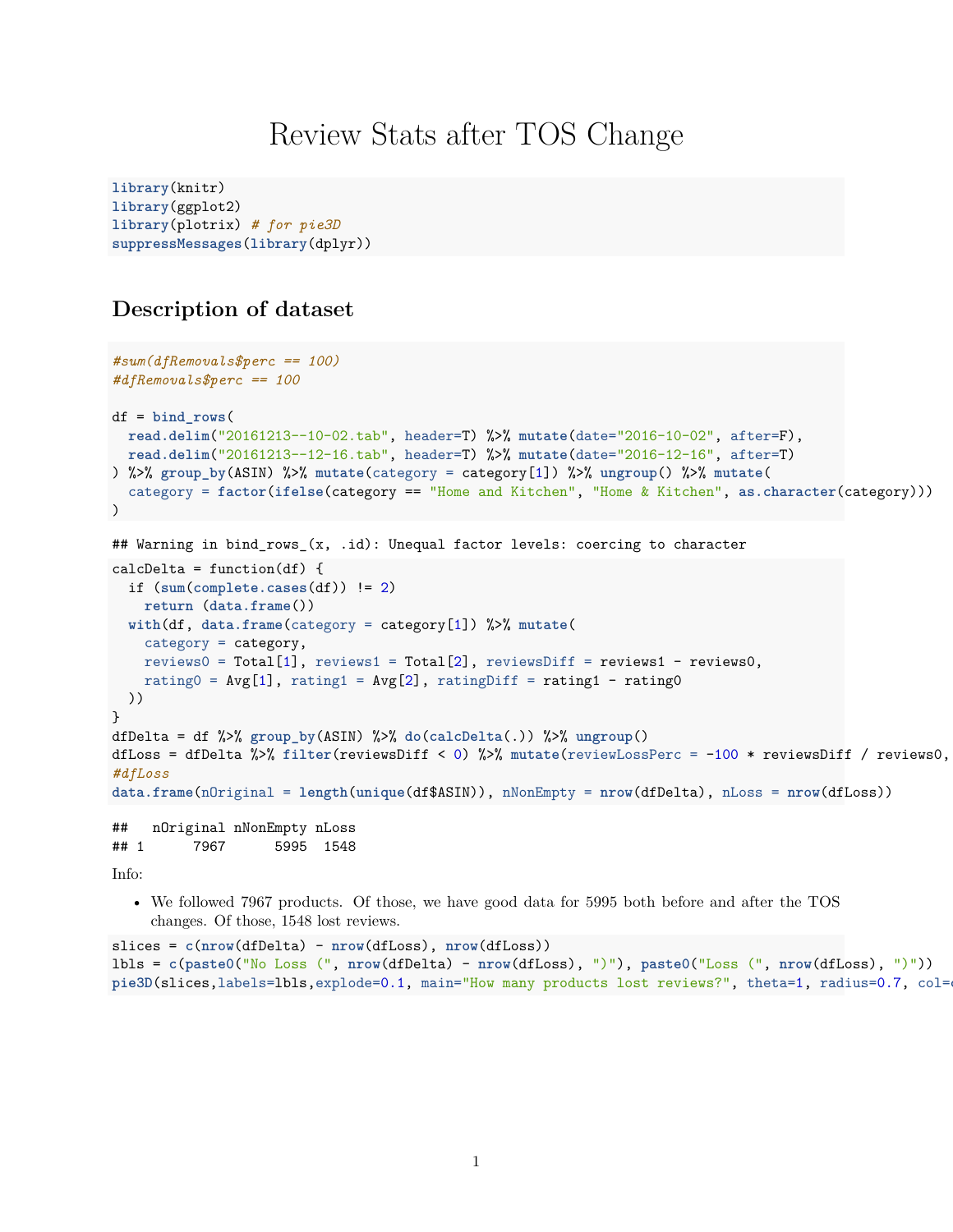## **How many products lost reviews?**



dfCategoryProportions = dfDelta %>% group\_by(category) %>% summarize( $n = n()$ , loss = sum(reviewsDiff < dfCategoryProportions

```
## # A tibble: 24 × 5
## category n loss noloss lossPerc
## <fctr> <int> <int> <int> <dbl>
## 1 Home and Garden 61 1 60 2
## 2 Books 38 1 37 3
## 3 Appliances 19 2 17 11
## 4 Home & Kitchen 2092 319 1773 15
## 5 Toys & Games 190 29 161 15
## 6 Jewelry 86 16 70 19
## 7 Watches 25 5 20 20
## 8 Pet Supplies 270 56 214 21
## 9 Automotive 97 22 75 23
## 10 Cell Phones & Accessories 578 143 435 25
## # ... with 14 more rows
dfTemp = dfCategoryProportions %>% arrange(n)
dfTemp$category = factor(dfTemp$category, levels=dfTemp$category)
ggplot(dfTemp, aes(x=category, y=n)) +
 geom_bar(stat = "identity", width = 0.7, fill="grey") +scale_y_log10(breaks=c(10, 20, 50, 100, 200, 500, 1000), minor_breaks=NULL) +
 coord_flip() +
 labs(title="Number of products in our dataset, by category", x="Category", y="# of products (logarith
```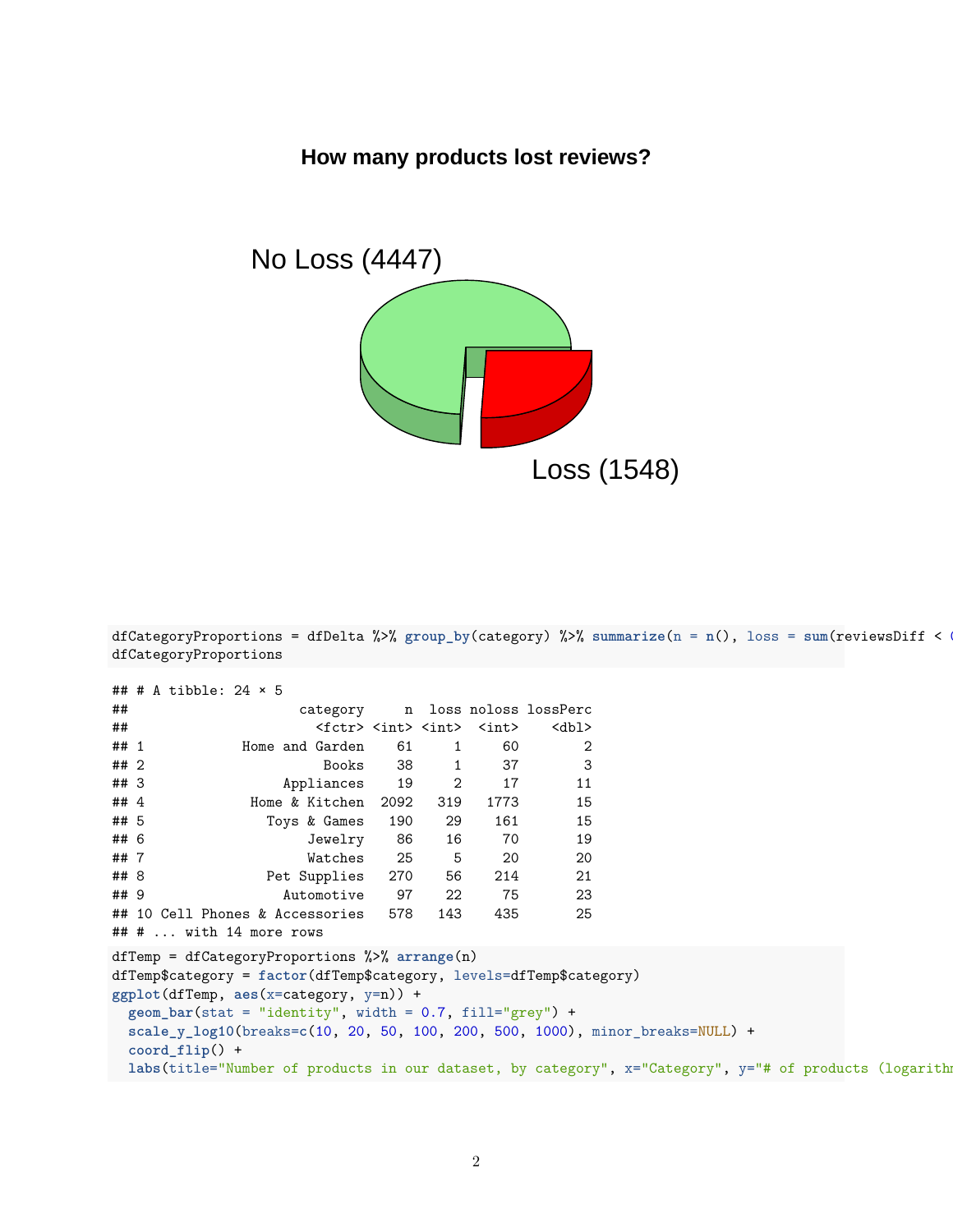

### Number of products in our dataset, by category

In the graph above, we see the number of products we followed in each category (but only for categories with at least 10 products).

```
dfTemp = dfCategoryProportions
dfTemp$category = factor(dfTemp$category, levels=dfTemp$category)
ggplot(dfTemp, aes(x=category, y=lossPerc)) +
 geom_bar(stat = "identity", width = 0.7, fill="red") +coord_flip() +
  labs(title="% of products that lost reviews, by category", x="Category", y="% that lost reviews")
```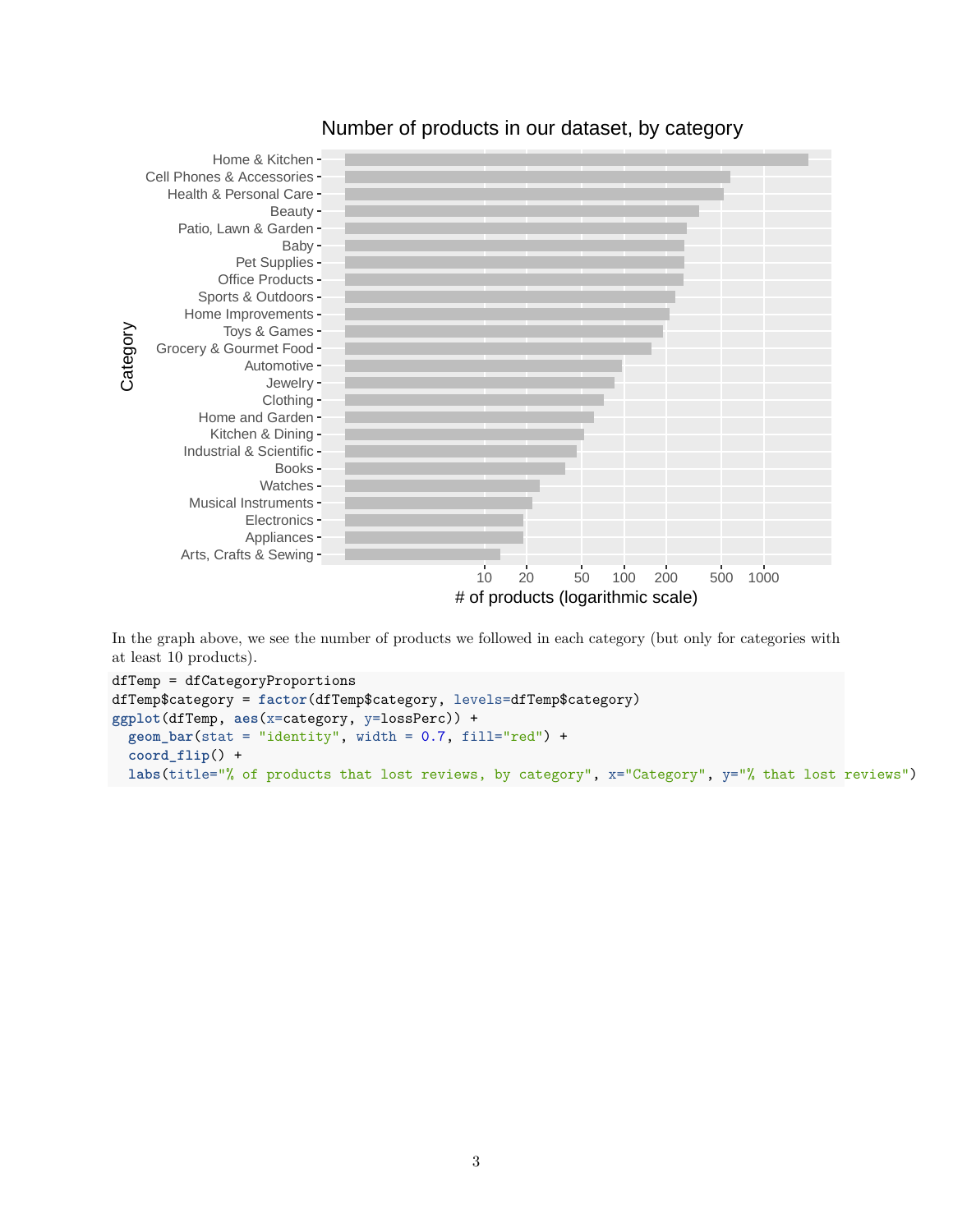

### % of products that lost reviews, by category

## **Question 1**

*Question: On average, how many reviews were removed after 10/3/16? As a total number, and as a percentage of existing reviews, per product.*

ggplot(dfLoss %>% mutate(loss = -reviewsDiff), aes(x=loss, y=reviewLossPerc)) + geom\_point(color="red")

```
## `geom_smooth()` using method = 'gam'
```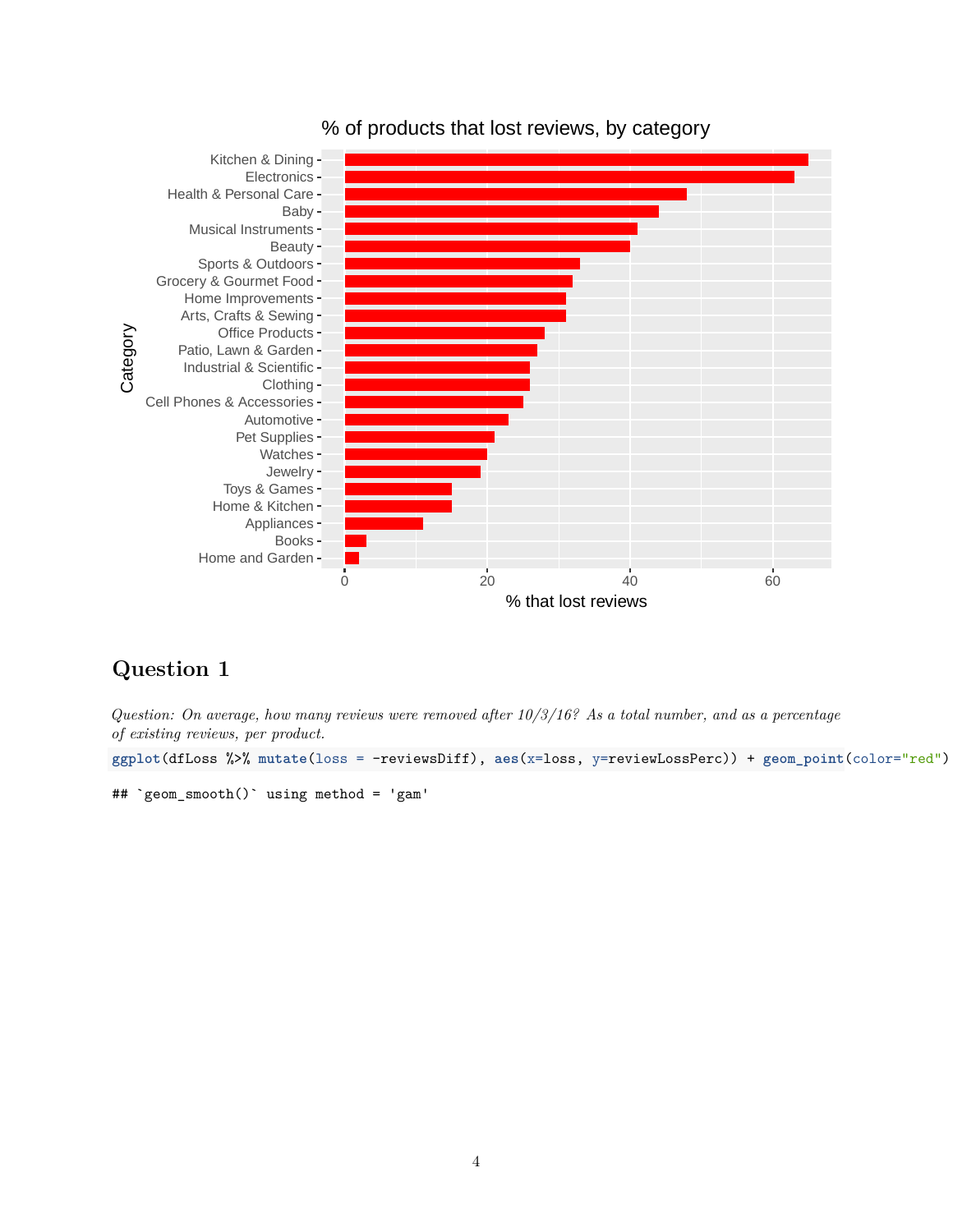

In the graph above, each product that lost reviews is shown as a dot. On the x-axis are the number of reviews the product lost, and on the y-axis is the percentage of reviews that were lost. We can see along the top of the graph that 9 products lost 100% of their reviews, and on the right side of the graph we see that 5 products lost more than 2000 reviews. The blue trend line highlights that products which lost more reviews tended to lose a higher percentage or their reviews, and if a product lost more than 200 reviews, that tended to represent about 2/3rds of their reviews on average.

 $x = dfLoss$  %>% mutate(group = ordered(11 - .bincode(reviewLossPerc, breaks=c(0, 10, 20, 30, 40, 50, 60, ggplot(x, aes(x=percMid, y=count)) + geom\_histogram(stat="identity", fill="red") + scale\_x\_continuous(b

## Warning: Ignoring unknown parameters: binwidth, bins, pad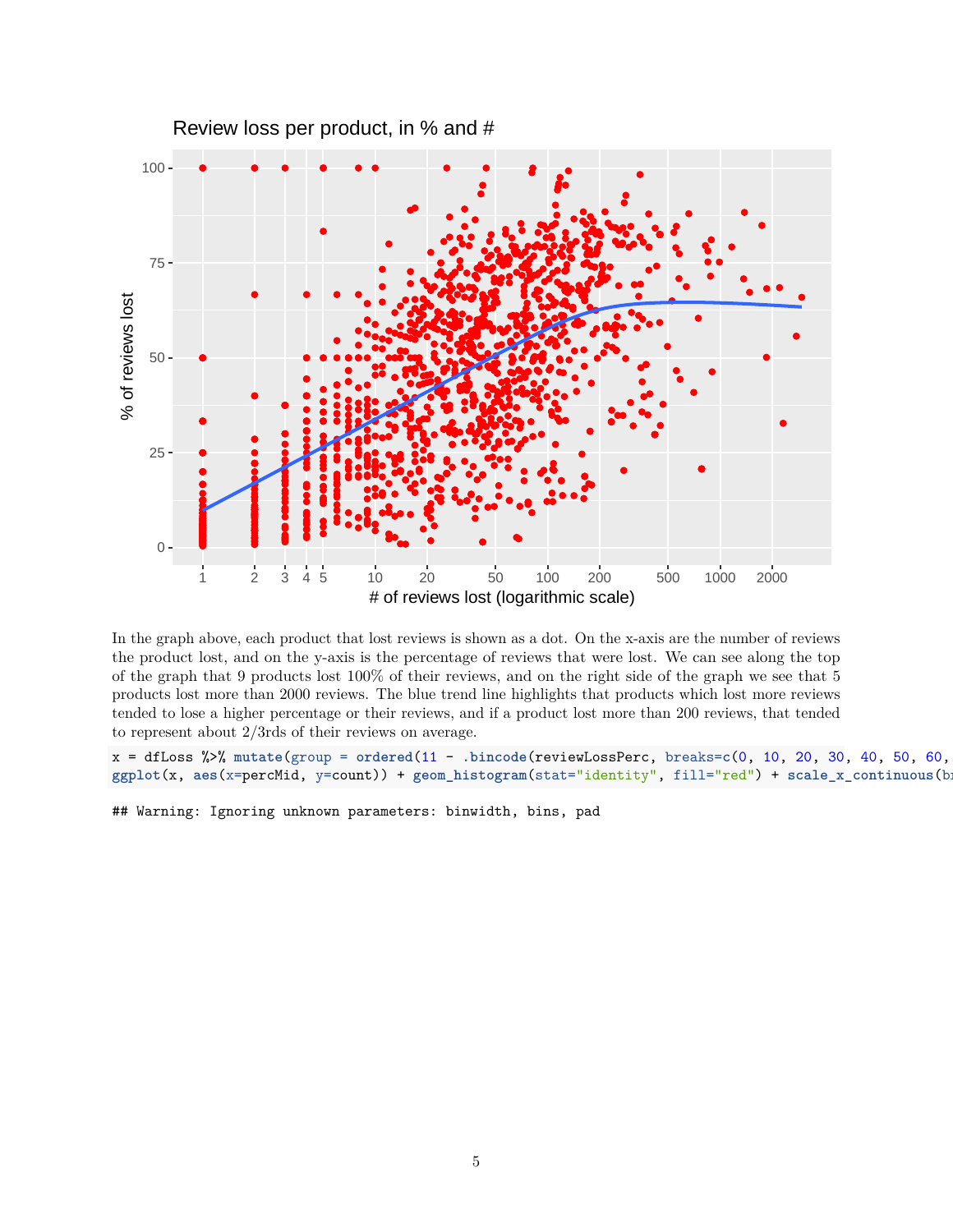

In the graph above, we see the percentage of reviews that products lost. For example, 210 products lost a maximum of 10% or their reviews, and 25 products losts between 90% and 100%.

```
median(dfLoss$reviewsDiff)
```
## [1] -28

**median**(dfLoss\$reviewLossPerc)

#### ## [1] 40.64171

Among products that lost reviews, their median loss was 28 reviews or 41% of their reviews.

## **Question 2**

*Question: Were any types of sellers targeted in particular? Sellers in a certain category, larger/smaller sellers by revenue/SKU, products at a certain price range?*

```
lm1 = lm(data=dfLoss, reviewLossPerc ~ log(reviews0) + category)
summary(lm1)
##
## Call:
## lm(formula = reviewLossPerc ~ log(reviews0) + category, data = dfLoss)
##
## Residuals:
## Min 1Q Median 3Q Max
## -59.376 -19.295 -0.631 19.022 75.358
```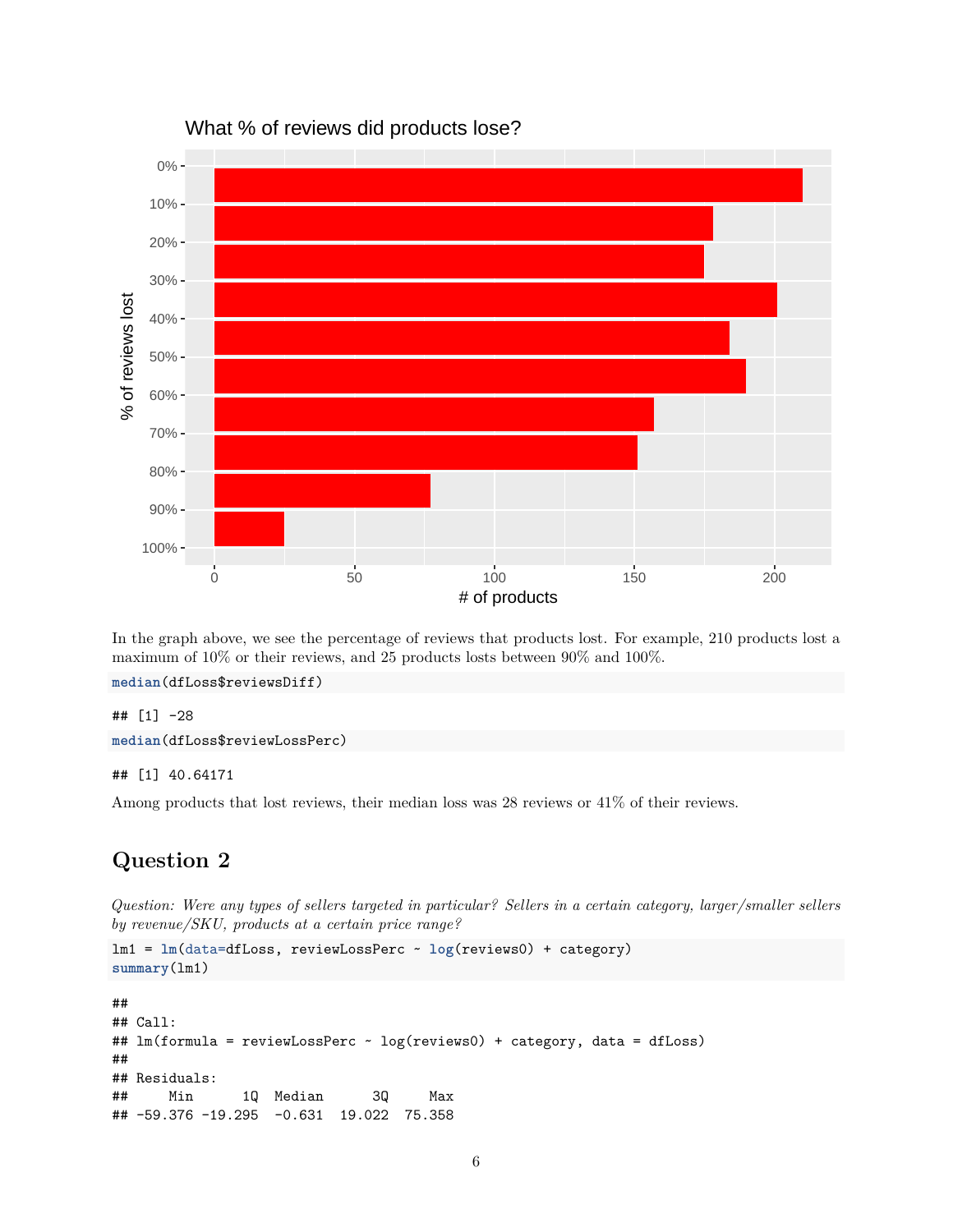##

|                                                                                                         | ## Coefficients:                                                    |            |                                      |          |                    |  |  |
|---------------------------------------------------------------------------------------------------------|---------------------------------------------------------------------|------------|--------------------------------------|----------|--------------------|--|--|
| ##                                                                                                      |                                                                     |            | Estimate Std. Error t value Pr(> t ) |          |                    |  |  |
|                                                                                                         | ## (Intercept)                                                      | 18.5320    | 17.2557                              | 1.074    | 0.283              |  |  |
|                                                                                                         | ## log(reviews0)                                                    | 3.6172     | 0.5037                               |          | 7.181 1.08e-12 *** |  |  |
|                                                                                                         | ## categoryArts, Crafts & Sewing                                    | 15.5023    | 20.9911                              | 0.739    | 0.460              |  |  |
|                                                                                                         | ## categoryAutomotive                                               | $-0.6135$  | 17.9018                              | $-0.034$ | 0.973              |  |  |
|                                                                                                         | ## categoryBaby                                                     | 8.9999     | 17.2831                              | 0.521    | 0.603              |  |  |
|                                                                                                         | ## categoryBeauty                                                   | 15.0438    | 17.2683                              | 0.871    | 0.384              |  |  |
|                                                                                                         | ## categoryBooks                                                    | $-30.4506$ | 29.6859                              | $-1.026$ | 0.305              |  |  |
|                                                                                                         | ## categoryCamera & Photo                                           | 24.8276    | 22.1289                              | 1.122    | 0.262              |  |  |
|                                                                                                         | ## categoryCell Phones & Accessories                                | 1.8313     | 17.2621                              | 0.106    | 0.916              |  |  |
|                                                                                                         | ## categoryClothing                                                 | 18.7968    | 18.0205                              | 1.043    | 0.297              |  |  |
|                                                                                                         | ## categoryElectronics                                              | 8.6348     | 18.5138                              | 0.466    | 0.641              |  |  |
|                                                                                                         | ## categoryGrocery & Gourmet Food                                   | $-1.4031$  | 17.4761                              | $-0.080$ | 0.936              |  |  |
|                                                                                                         | ## categoryHealth & Personal Care                                   | 12.8888    | 17.2111                              | 0.749    | 0.454              |  |  |
|                                                                                                         | ## categoryHome & Kitchen                                           | 3.6104     | 17.1928                              | 0.210    | 0.834              |  |  |
|                                                                                                         | ## categoryHome and Garden                                          | 31.3309    | 29.6891                              | 1.055    | 0.291              |  |  |
|                                                                                                         | ## categoryHome Improvements                                        | 6.1105     | 17.4008                              | 0.351    | 0.726              |  |  |
|                                                                                                         | ## categoryHome Theater                                             | 30.0432    | 29.6914                              | 1.012    | 0.312              |  |  |
|                                                                                                         | ## categoryIndustrial & Scientific                                  | $-1.5512$  | 18.5123                              | $-0.084$ | 0.933              |  |  |
|                                                                                                         | ## categoryJewelry                                                  | $-0.2392$  | 18.1799                              | $-0.013$ | 0.990              |  |  |
|                                                                                                         | ## categoryKitchen & Dining                                         | 15.0986    | 17.6394                              | 0.856    | 0.392              |  |  |
|                                                                                                         | ## categoryLaunchpad                                                | -9.1571    | 29.6911                              | $-0.308$ | 0.758              |  |  |
|                                                                                                         | ## categoryMusic                                                    | 3.0006     | 29.7034                              | 0.101    | 0.920              |  |  |
|                                                                                                         | ## categoryMusical Instruments                                      | 5.9816     | 18.9480                              | 0.316    | 0.752              |  |  |
|                                                                                                         | ## categoryOffice Products                                          | 5.2557     | 17.3724                              | 0.303    | 0.762              |  |  |
|                                                                                                         | ## categoryPatio, Lawn & Garden                                     | 5.9715     | 17.3649                              | 0.344    | 0.731              |  |  |
|                                                                                                         | ## categoryPet Supplies                                             | 7.1049     | 17.4426                              | 0.407    | 0.684              |  |  |
|                                                                                                         | ## categoryPrime Pantry                                             | $-45.0273$ | 29.7540                              | $-1.513$ | 0.130              |  |  |
|                                                                                                         | ## categoryShoes                                                    | 18.3391    | 29.6926                              | 0.618    | 0.537              |  |  |
|                                                                                                         | ## categorySports & Outdoors                                        | 11.0613    | 17.3632                              | 0.637    | 0.524              |  |  |
|                                                                                                         | ## categoryToys & Games                                             | 8.9879     | 17.7205                              | 0.507    | 0.612              |  |  |
|                                                                                                         | ## categoryVideo Games                                              | 33.1827    | 19.4365                              | 1.707    | $0.088$ .          |  |  |
|                                                                                                         | ## categoryWatches                                                  | 18.5711    | 20.2845                              | 0.916    | 0.360              |  |  |
|                                                                                                         | ## ---                                                              |            |                                      |          |                    |  |  |
| ##                                                                                                      | 0 '***' 0.001 '**' 0.01 '*' 0.05 '.' 0.1 ' ' 1<br>## Signif. codes: |            |                                      |          |                    |  |  |
|                                                                                                         | ## Residual standard error: 24.24 on 1516 degrees of freedom        |            |                                      |          |                    |  |  |
|                                                                                                         | ## Multiple R-squared: 0.0895, Adjusted R-squared: 0.07088          |            |                                      |          |                    |  |  |
| ## F-statistic: 4.807 on 31 and 1516 DF, p-value: < 2.2e-16                                             |                                                                     |            |                                      |          |                    |  |  |
| ggplot(dfLoss %>% filter(reviews0 > 20), aes(x=reviews0, y=reviewLossPerc)) + geom_point(color="red") + |                                                                     |            |                                      |          |                    |  |  |
|                                                                                                         |                                                                     |            |                                      |          |                    |  |  |